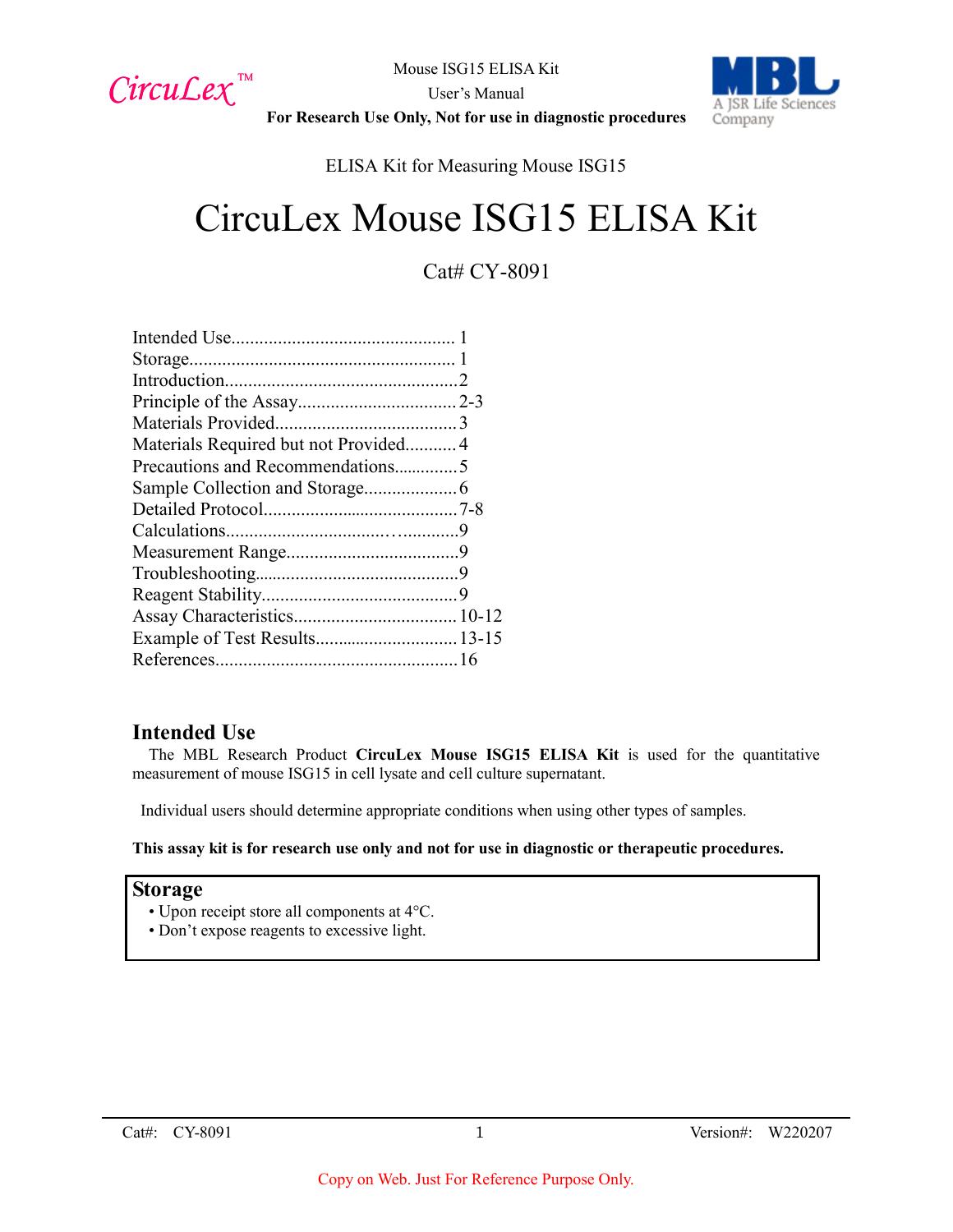

User's Manual



#### **For Research Use Only, Not for use in diagnostic procedures**

## **Introduction**

ISG15 (Interferon (IFN)-Stimulated Gene 15) is a ubiquitin-like protein containing two ubiquitin homology domains and becomes conjugated to a variety of proteins when cells are treated with type I interferon or lipopolysaccharide. Therefore this modification (so called, ISGylation) appear to be involved in type I interferon signal transduction. Unlike ubiquitylation, ISGylation does not drive protein degradation (regulated by K48-linked ubiquitin). ISG15 is expressed as a 165 amino acid precursor that is subsequently processed to expose the C-terminal sequence LRLRGG. Like ubiquitin, this C-terminal diglycine residue is adenlylated and conjugated by a thiolester bond to sequential cystine residues on the E1-activating, E2-carrier and E3-ligase enzymes, before being transferred to lysine residues on target protein substrates.

ISG15 can also be found extracellularly in an unconjugated form. Human lymphocytes and monocytes were reported to release free ISG15 following treatment with IFN-β. More than 50 % of the total ISG15 could be detected in the culture medium after 24 hours following IFN stimulation. In addition, ISG15 is highly elevated and extensively conjugated to cellular proteins in many tumors and tumor cell lines. The increased levels of ISG15 in tumor cells were found to be associated with decreased levels of polyubiquitinated proteins.

## **Principle of the Assay**

The MBL Research Product **CircuLex Mouse ISG15 ELISA Kit** employs the quantitative sandwich enzyme immunoassay technique. An antibody specific for mouse ISG15 is pre-coated onto a microplate. Standards and samples are pipetted into the wells and the immobilized antibody binds any mouse ISG15 present. After washing away any unbound substances, an HRP conjugated antibody specific for mouse ISG15 is added to the wells. Following a wash to remove any unbound antibody HRP conjugate, the remaining conjugate is allowed to react with the substrate  $H_2O_2$ -tetramethylbenzidine. The reaction is stopped by addition of acidic solution and absorbance of the resulting yellow product is measured at 450 nm. The absorbance is proportional to the concentration of mouse ISG15. A standard curve is constructed by plotting absorbance values versus mouse ISG15 concentrations of calibrators, and concentrations of unknown samples are determined using this standard curve.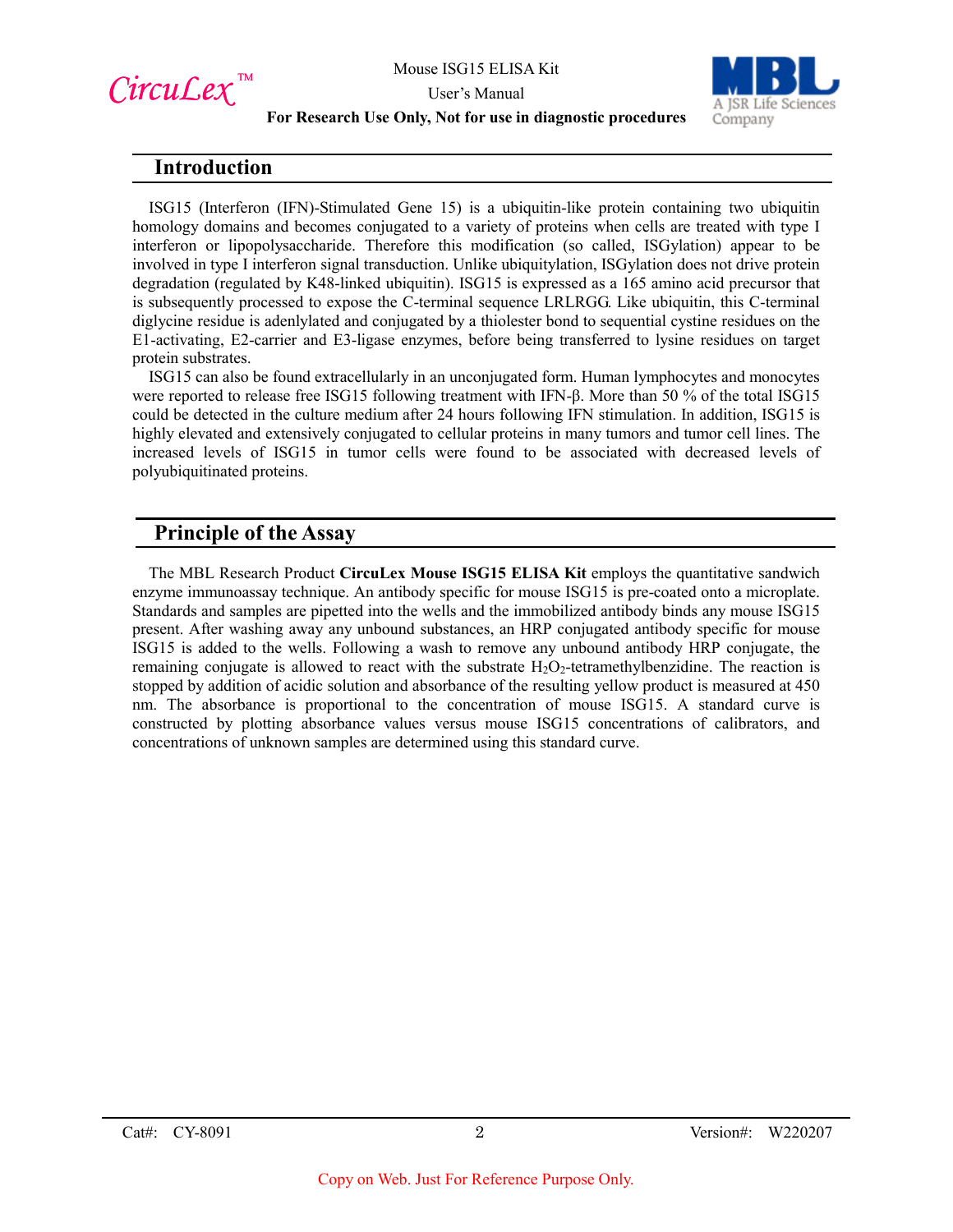CircuLex<sup>™</sup>



User's Manual **For Research Use Only, Not for use in diagnostic procedures**

**Summary of Procedure**

Add  $100 \mu L$  of diluted samples to the wells Incubate for 60 minutes at room temp. Wash the wells Add 100 µL of HRP conjugated anti-mouse ISG15 antibody Incubate for 60 minutes at room temp. Wash the wells Add 100 µL of Substrate Reagent Incubate for 10-20 minutes at room temp. Add 100 µL of Stop Solution Measure absorbance at 450 nm

## **Materials Provided**

All samples and standards should be assayed in duplicate. The following components are supplied and are sufficient for the one 96-well microplate kit.

**Microplate:** One microplate supplied ready to use, with 96 wells (12 strips of 8-wells) in a foil, zip-lock bag with a desiccant pack. Wells are coated with anti-mouse ISG15 antibody as a capture antibody.

**10X Wash Buffer:** One bottle containing 100 mL of 10X buffer containing Tween®-20

**Dilution Buffer:** One bottle containing 50 mL of 1X buffer; use for sample dilution. Ready to use.

**Mouse ISG15 Standard:** One vial containing  $X^*$  ng of lyophilized recombinant mouse ISG15 \***The amount is changed depending on lot. See the real "User's Manual" included in the kit box.**

**HRP conjugated Detection Antibody:** One bottle containing 12 mL of HRP (horseradish peroxidase) conjugated anti-mouse ISG15 antibody. Ready to use.

**Substrate Reagent:** One bottle containing 20 mL of the chromogenic substrate, tetra-methylbenzidine (TMB). Ready to use.

**Stop Solution:** One bottle containing 20 mL of 1 N H<sub>2</sub>SO<sub>4</sub>. Ready to use.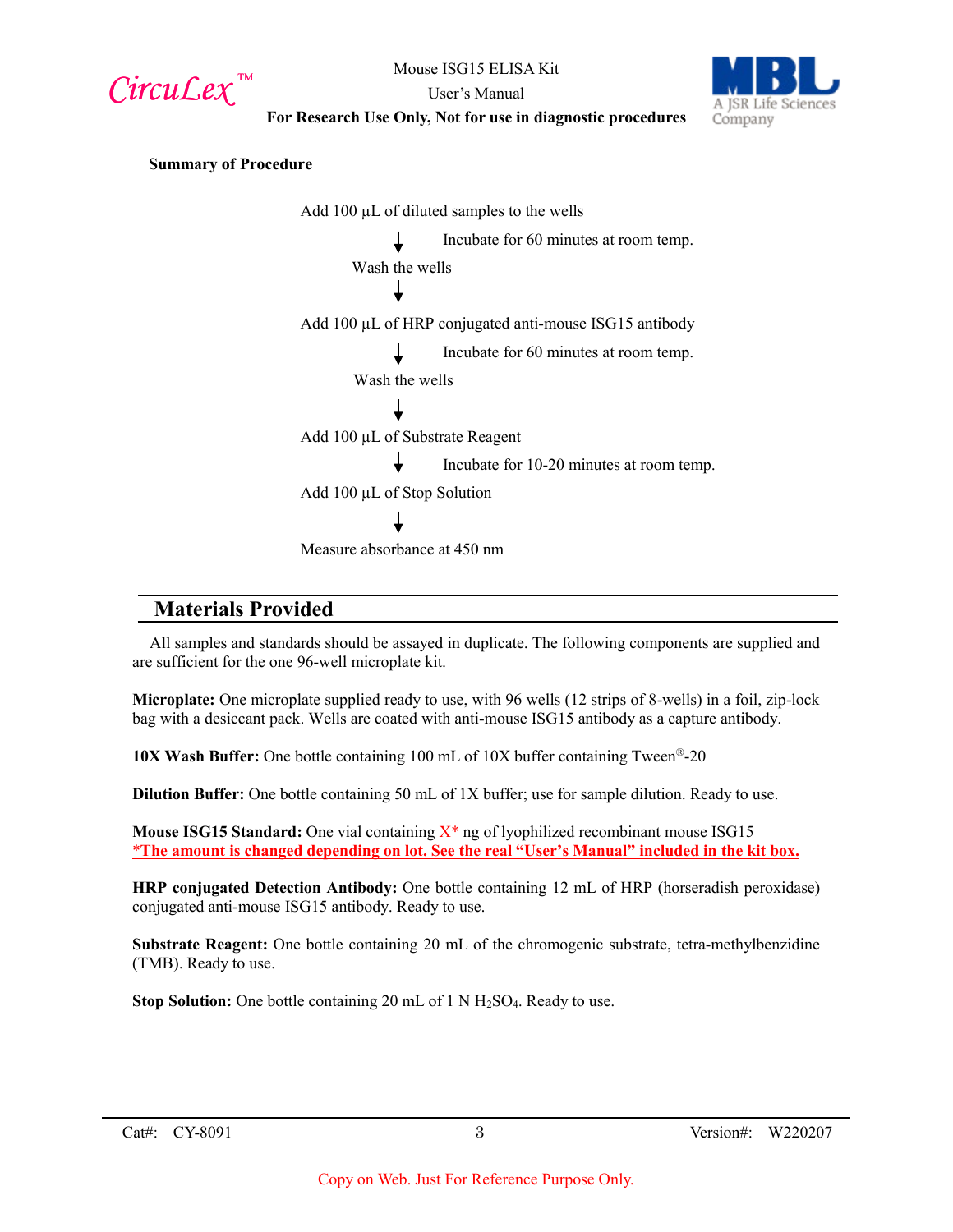



**For Research Use Only, Not for use in diagnostic procedures**

## **Materials Required but not Provided**

- **Pipettors:** 2-20 µL, 20-200 µL and 200-1,000 µL precision pipettors with disposable tips.
- **Precision repeating pipettor**
- **Orbital microplate shaker**
- **Microcentrifuge and tubes** for sample preparation.
- **Vortex mixer**
- **(Optional) Microplate washer:** Manual washing is possible but not preferable.
- **Plate reader** capable of measuring absorbance in 96-well plates at dual wavelengths of 450 nm/540 nm. Dual wavelengths of 450/550 or 450/595 nm can also be used. The plate can also be read at a single wavelength of 450 nm, which will give a somewhat higher reading.
- **(Optional) Software package facilitating data generation and analysis**
- **500 or 1,000 mL graduated cylinder**.
- **Reagent reservoirs**
- **Deionized water of the highest quality**
- **Disposable paper towels**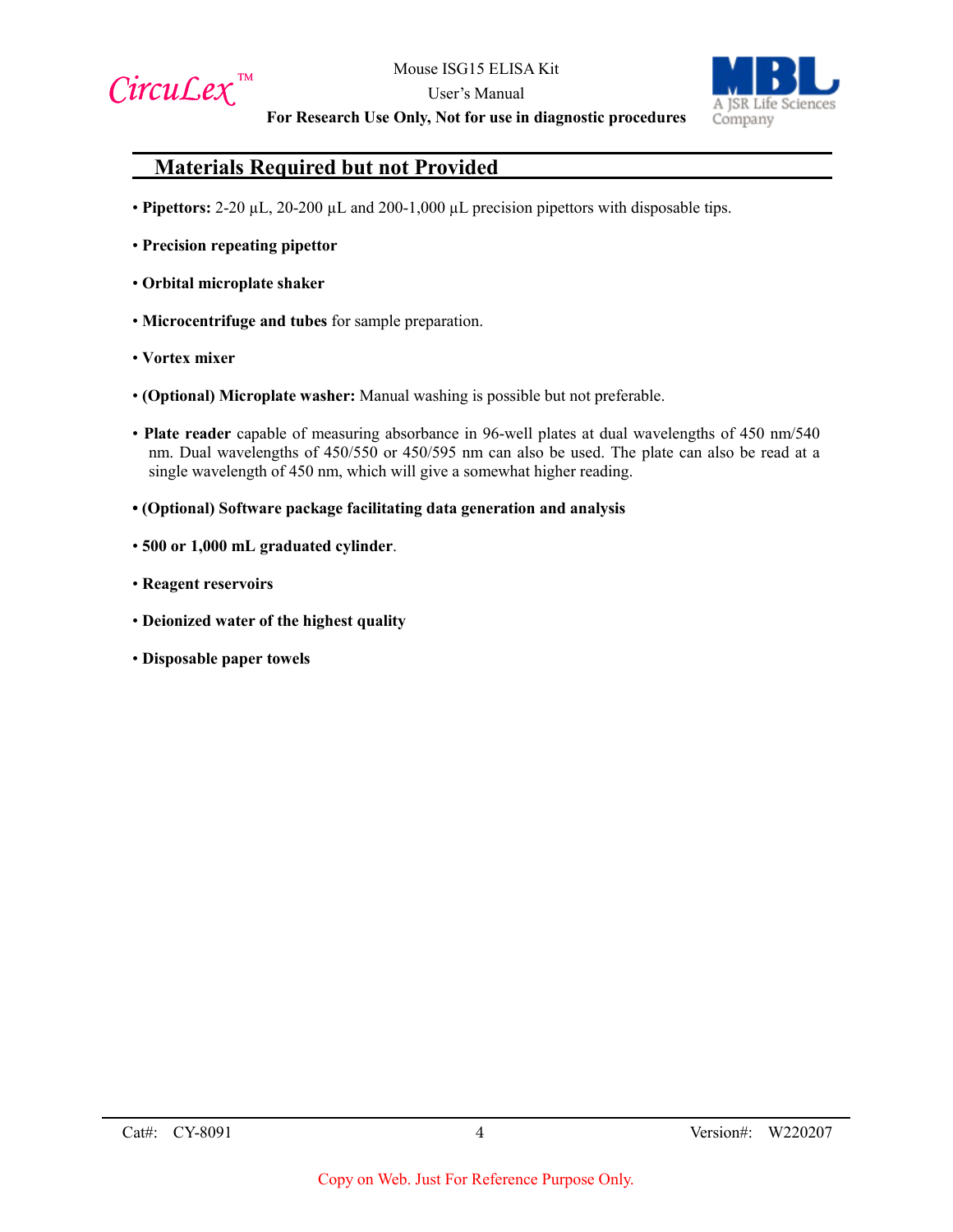



**For Research Use Only, Not for use in diagnostic procedures**

## **Precautions and Recommendations**

- **Although we suggest to conduct experiments as outlined below, the optimal experimental conditions will vary depending on the parameters being investigated, and must be determined by the individual user.**
- Allow all the components to come to room temperature before use.
- All microplate strips that are not immediately required should be returned to the zip-lock pouch, which must be carefully resealed to avoid moisture absorption.
- Do not use kit components beyond the indicated kit expiration date.
- Use only the microtiter wells provided with the kit.
- Rinse all detergent residues from glassware.
- Use deionized water of the highest quality.
- Do not mix reagents from different kits.
- The buffers and reagents in this kit may contain preservatives or other chemicals. Care should be taken to avoid direct contact with these reagents.
- Do not mouth pipette or ingest any of the reagents.
- Do not smoke, eat, or drink when performing the assay or in areas where samples or reagents are handled.
- Dispose of tetra-methylbenzidine (TMB) containing solutions in compliance with local regulations.
- Avoid contact with the acidic Stop Solution and Substrate Solution, which contains hydrogen peroxide.
- Wear gloves and eye protection when handling immunodiagnostic materials and samples of human origin, and these reagents. In case of contact with the Stop Solution and the Substrate Solution, wash skin thoroughly with water and seek medical attention, when necessary.
- **Biological samples may be contaminated with infectious agents. Do not ingest, expose to open wounds or breathe aerosols. Wear protective gloves and dispose of biological samples properly.**
- **CAUTION: Sulfuric Acid is a strong acid. Wear disposable gloves and eye protection when handling Stop Solution.**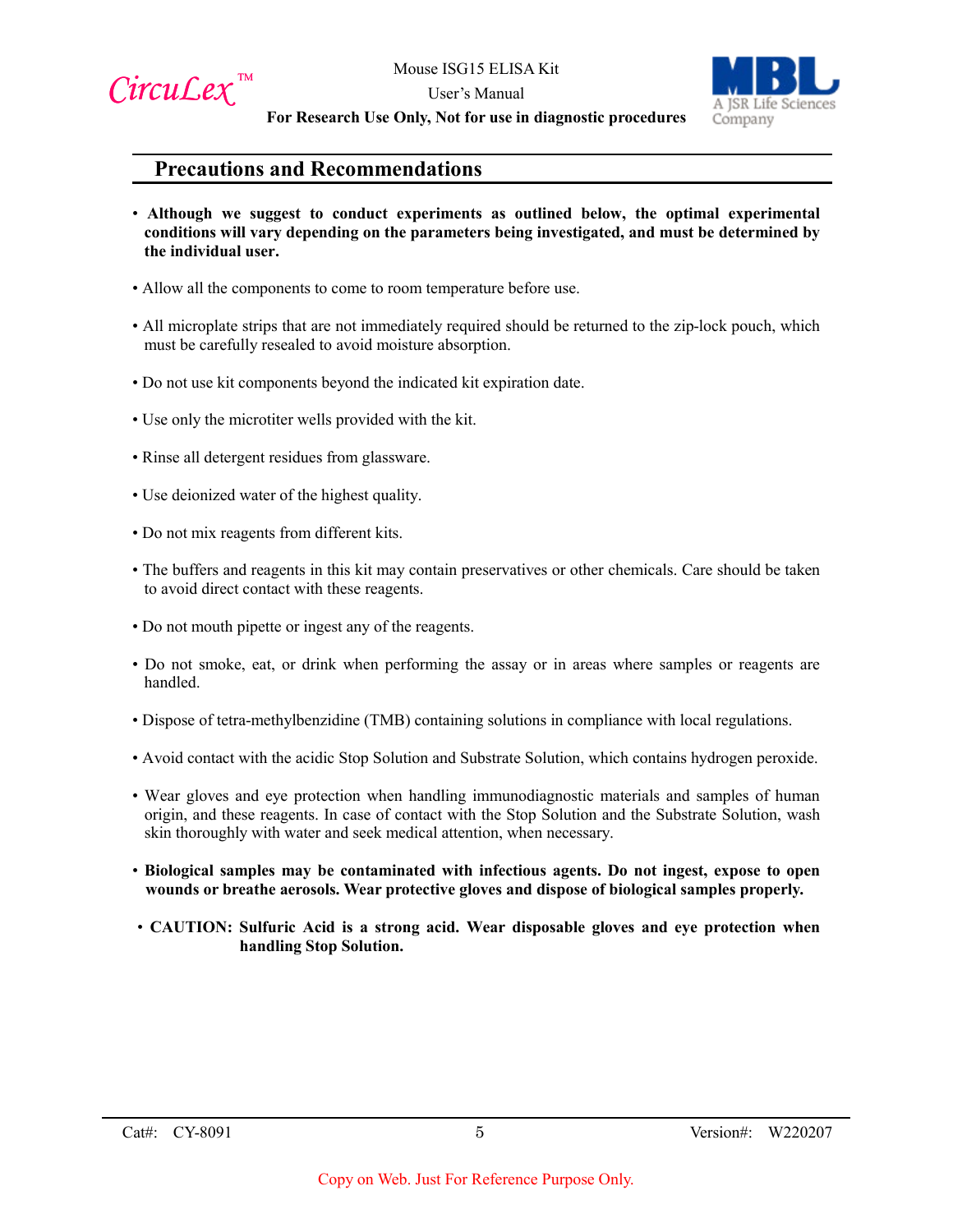



#### **For Research Use Only, Not for use in diagnostic procedures**

## **Sample Collection and Storage**

#### **Cell lysate:**

- 1. Harvest and pellet cells by centrifugation using standard methods.
- 2. Resuspend the cell pellet with an appropriate extraction buffer (for example; 20 mM HEPES-KOH, pH 7.5, 250 mM NaCl, 0.1 % NP-40, 2 mM CaCl2, 1 mM EDTA, 0.2 mM PMSF, 1 µg/mL pepstatin,  $0.5 \mu g/mL$  leupeptin, 0.5 mM DTT) and lyse the resuspended cells using either a Dounce Homogenizer, sonication, or three cycles of freezing and thawing.
- 3. Transfer extracts to microcentrifuge tubes and centrifuge at 15,000 rpm for 10 minutes at 4°C.
- 4. Aliquot cleared lysate to a clean microfuge tube.
- 5. Assay immediately or store the samples on ice for a few hours before assaying. Aliquots of the samples may also be stored at below -70°C for extended periods of time. Avoid repeated freeze-thaw cycles.

**Cell culture supernatant:** Remove any particulates by centrifugation and assay immediately or aliquot and store samples at below -70°C. Avoid repeated freeze-thaw cycles.

#### **Other biological samples:** MBL has not tested.

(*e.g.* Remove any particulates by centrifugation and assay immediately or aliquot and store samples at below -70°C. Avoid repeated freeze-thaw cycles. Individual users should determine appropriate conditions when using other types of samples.)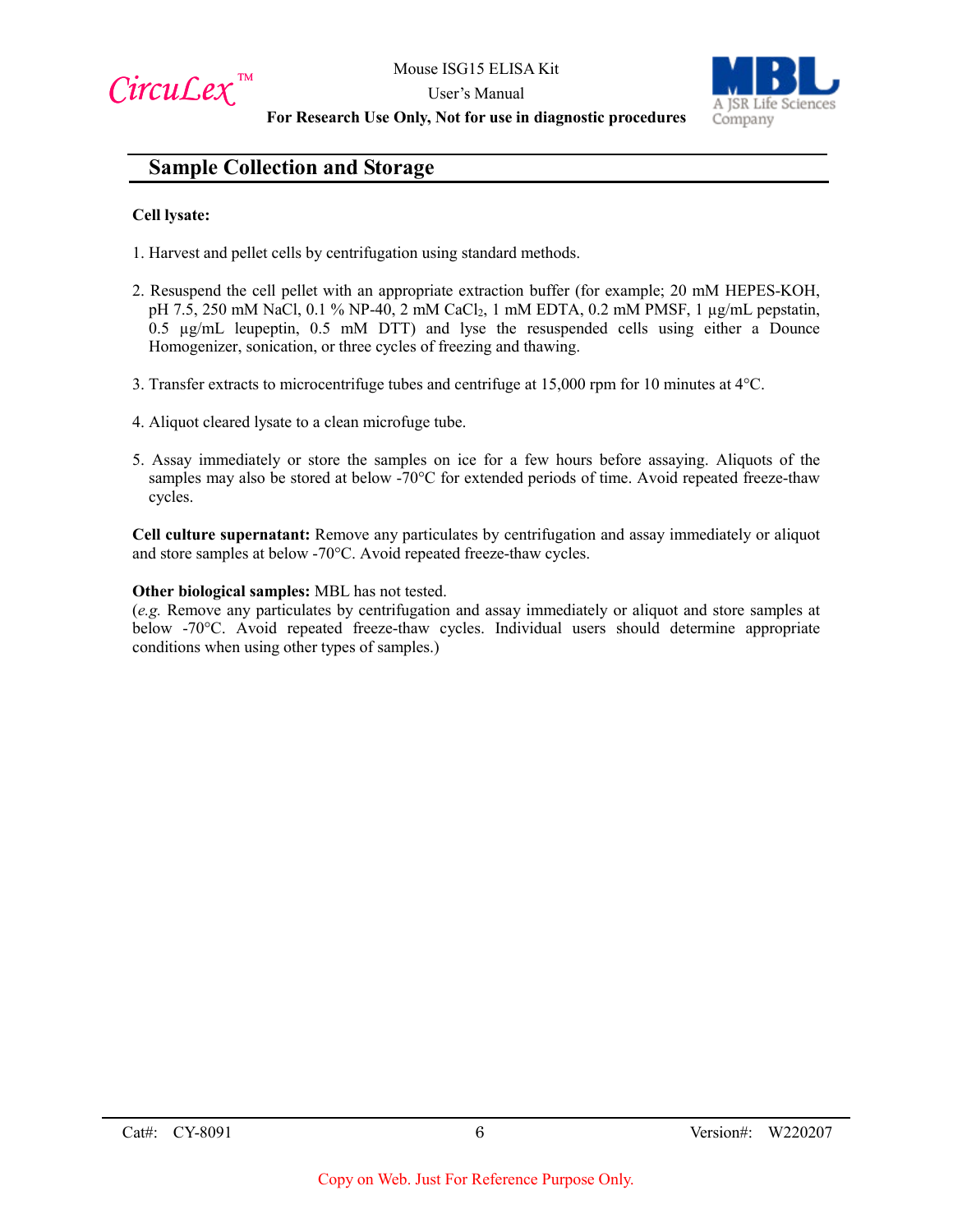



#### **For Research Use Only, Not for use in diagnostic procedures**

## **Detailed Protocol**

The MBL Research Product **CircuLex Mouse ISG15 ELISA Kit** is provided with removable strips of wells so the assay can be carried out on separate occasions using only the number of strips required for the particular determination. Since experimental conditions may vary, an aliquot of the mouse ISG15 Standard within the kit, should be included in each assay as a calibrator. Disposable pipette tips and reagent troughs should be used for all liquid transfers to avoid cross-contamination of reagents or samples.

#### **Preparation of Working Solutions**

All reagents need to be brought to room temperature prior to the assay. Assay reagents are supplied ready-to-use, with the exception of **10X Wash Buffer** and **Mouse ISG15 Standard**.

- 1. Prepare a working solution of Wash Buffer by adding 100 mL of the **10X Wash Buffer** to 900 mL of deionized (distilled) water (ddH<sub>2</sub>O). Mix well. Store at  $4^{\circ}$ C for two weeks or -20 $^{\circ}$ C for long-term storage.
- 2. Reconstitute **Mouse ISG15 Standard** with X\* **mL** of **ddH2O**. After dissolved by gently mixing, immediately dispense in small aliquots (e.g.  $100 \mu L$ ) to micro-centrifuge tubes and store at below -70°C to avoid repeated freezing and thawing. The concentration of the mouse ISG15 in vial should be **120 ng/mL**, which is referred to as a **Master Standard** of mouse ISG15.

\***The amount is changed depending on lot. See the real "User's Manual" included in the kit box.**

Prepare Standard Solutions as follows:

Use the **Master Standard** to produce a dilution series (below). Mix each tube thoroughly before the next transfer. The 12 ng/mL standard (Std.1) serves as the highest standard. The **Dilution Buffer** serves as the zero standard (Blank).

|              | Volume of Standard                     | <b>Dilution Buffer</b> | Concentration |
|--------------|----------------------------------------|------------------------|---------------|
| Std.1        | 60 μL of Master Standard               | $540 \mu L$            | $12.0$ ng/mL  |
| Std.2        | 300 μL of Std. 1 (12.0 ng/ml)          | $300 \mu L$            | $6.0$ ng/mL   |
| Std.3        | 300 μL of Std. 2 (6.0 ng/ml)           | $300 \mu L$            | $3.0$ ng/mL   |
| Std.4        | 300 μL of Std. 3 (30 ng/ml)            | $300 \mu L$            | $1.5$ ng/mL   |
| Std.5        | 300 µL of Std. 4 $(1.5 \text{ ng/ml})$ | $300 \mu L$            | $0.75$ ng/mL  |
| Std.6        | 300 μL of Std. 5 (0.75 ng/ml)          | $300 \mu L$            | $0.375$ ng/mL |
| Std.7        | 300 µL of Std. 6 (0.375 ng/ml)         | $300 \mu L$            | $0.188$ ng/mL |
| <b>Blank</b> |                                        | $300 \mu L$            | $0$ ng/mL     |

**Note:** Do not use a Repeating pipette. Change tips for every dilution. Wet tip with Dilution Buffer before dispensing. Unused portions of Master Standard should be aliquoted and stored at below -70°C immediately. Avoid multiple freeze and thaw cycles.

#### **Sample Preparation**

Dilute samples with **Dilution Buffer**.

• Optimal dilution of cell culture supernatant for measurement of ISG15 depends on cell number and IFN-does; require neat to appropriate dilution.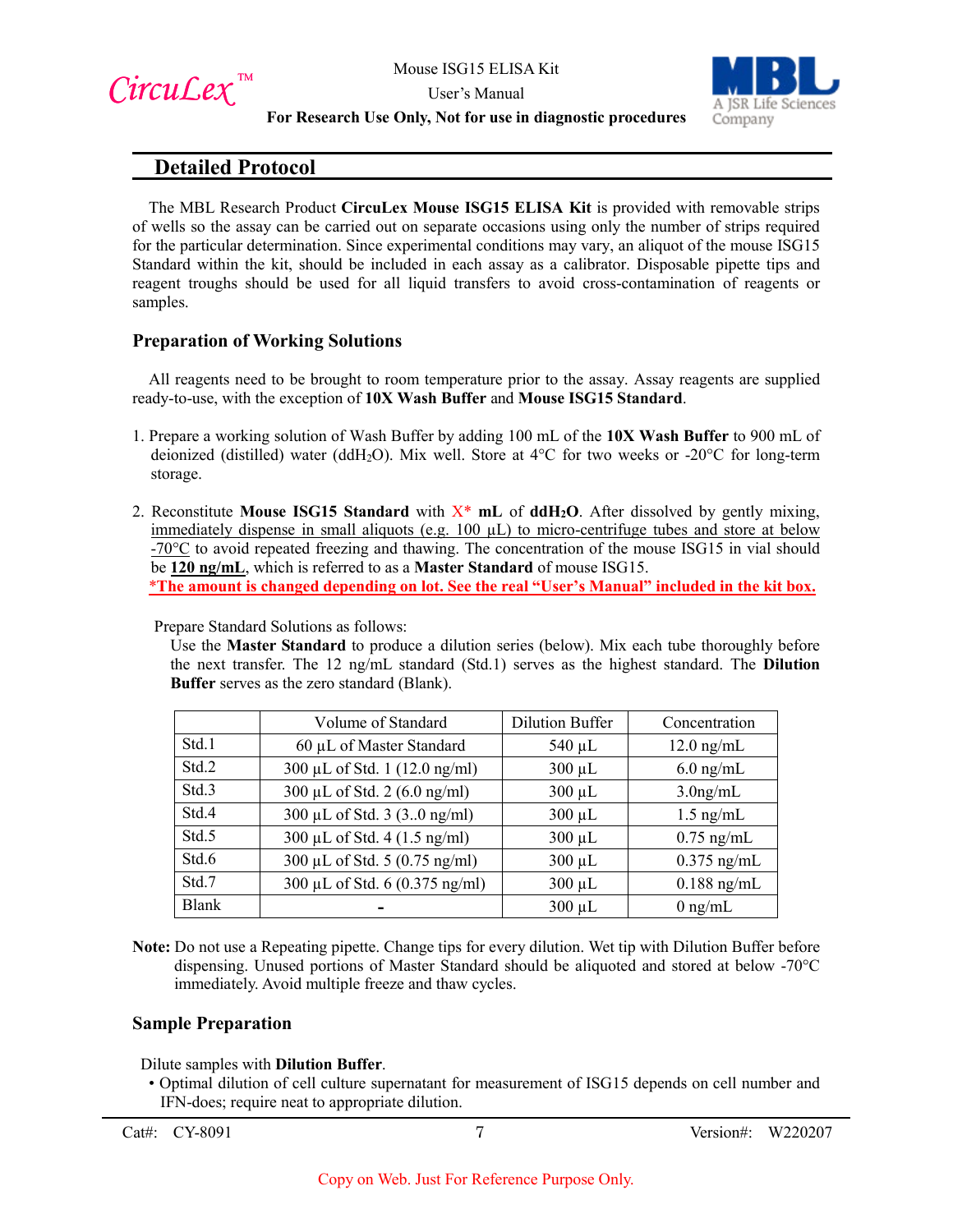

User's Manual



#### **For Research Use Only, Not for use in diagnostic procedures**

## **Assay Procedure**

- 1. Remove the appropriate number of microtiter wells from the foil pouch and place them into the well holder. Return any unused wells to the foil pouch, refold, seal with tape and store at 4 °C.
- 2. Dilute samples with **Dilution Buffer**. (See "Sample Preparation" above.)
- 3. Pipette **100 µL** of **Standard Solutions (Std1-Std7, Blank)** and **diluted samples** in duplicates, into the appropriate wells.
- 4. Incubate the plate **at room temperature (ca. 25°C) for 60 minutes**, shaking at ca. 300 rpm on an orbital microplate shaker.
- 5. Wash 4-times by filling each well with Wash Buffer  $(350 \mu L)$  using a squirt bottle, multi-channel pipette, manifold dispenser or microplate washer.
- 6. Add **100 µL** of **HRP conjugated Detection Antibody** into each well.
- 7. Incubate the plate **at room temperature (ca. 25°C) for 60 minutes**, shaking at ca. 300 rpm on an orbital microplate shaker.
- 8. Wash 4-times by filling each well with Wash Buffer (350 µL) using a squirt bottle, multi-channel pipette, manifold dispenser or microplate washer.
- 9. Add **100 µL** of **Substrate Reagent**. Avoid exposing the microtiter plate to direct sunlight. Covering the plate with e.g. aluminum foil is recommended. Return Substrate Reagent to  $2\text{-}8\textdegree C$  immediately after the necessary volume is removed
- 10. Incubate the plate **at room temperature for 10-20 minutes**, shaking at ca. 300 rpm on an orbital microplate shaker. The incubation time may be extended up to 30 minutes if the reaction temperature is below than 20°C.
- 11. Add **100 µL** of **Stop Solution** to each well in the same order as the previously added Substrate Reagent.
- 12. Measure absorbance in each well using a spectrophotometric microplate reader at dual wavelengths of 450/540 nm. Dual wavelengths of 450/550 or 450/595 nm can also be used. Read the microplate at 450 nm if only a single wavelength can be used. Wells must be read within 30 minutes of adding the Stop Solution.
	- **Note-1:** Complete removal of liquid at each step is essential to good performance. After the last wash, remove any remaining Wash Buffer by aspirating or decanting. Invert the plate and blot it against clean paper towels.
	- **Note-2:** Reliable standard curves are obtained when either O.D. values do not exceed 0.25 units for the blank (zero concentration), or 3.0 units for the highest standard concentration.
	- **Note-3**: If the microplate reader is not capable of reading absorbance greater than the absorbance of the highest standard, perform a second reading at 405 nm. A new standard curve, constructed using the values measured at 405 nm, is used to determine ISG15 concentration of off-scale samples. The readings at 405 nm should not replace the on-scale readings at 450 nm.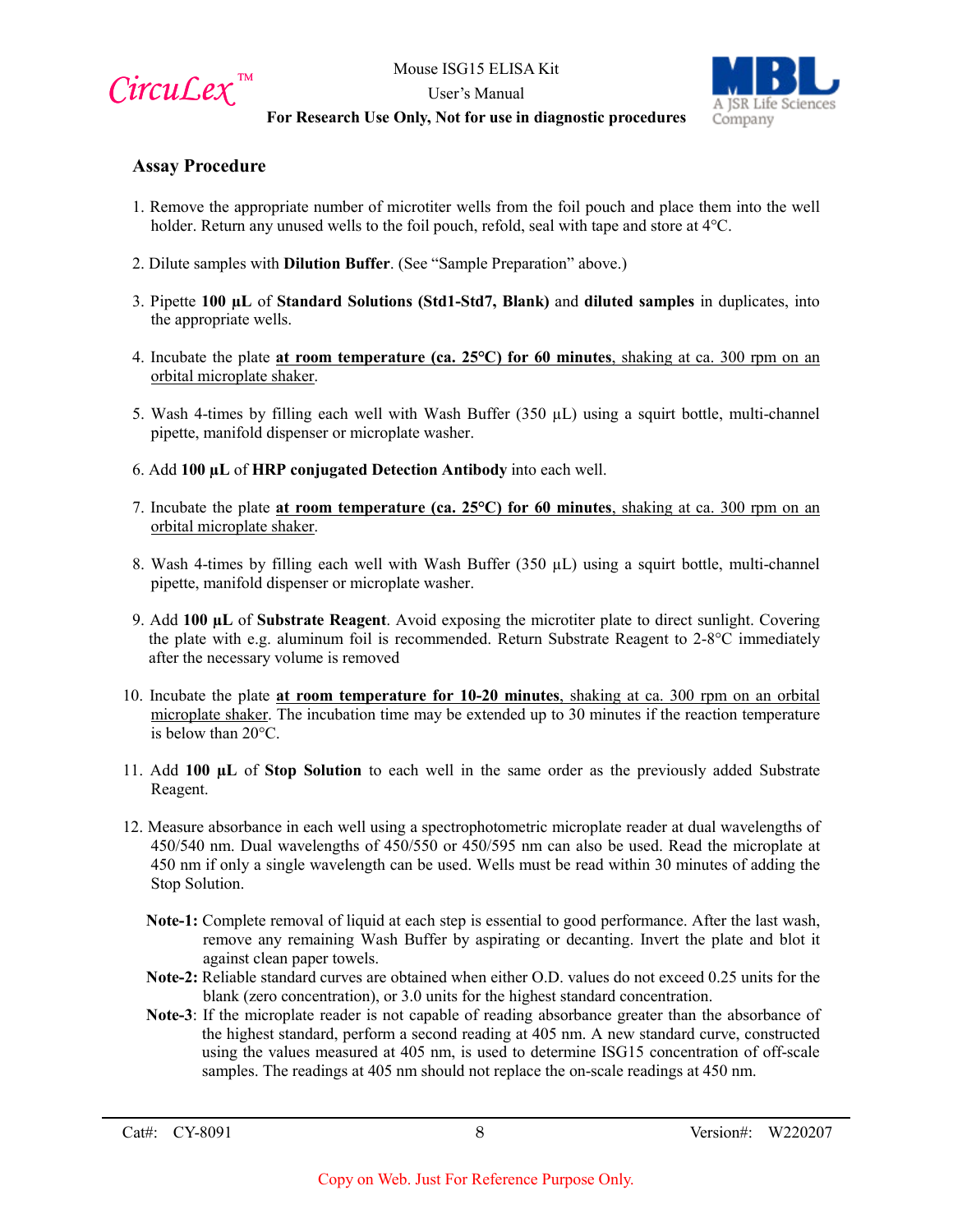

User's Manual



#### **For Research Use Only, Not for use in diagnostic procedures**

## **Calculations**

Average the duplicate readings for each standard, control, and sample and subtract the average zero standard optical density. Plot the optical density for the standards versus the concentration of the standards and draw the best curve. The data can be linearized by using log/log paper and regression analysis may be applied to the log transformation. To determine the mouse ISG15 concentration of each sample, first find the absorbance value on the y-axis and extend a horizontal line to the standard curve. At the point of intersection, extend a vertical line to the x-axis and read the corresponding mouse ISG15 concentration. If the samples have been diluted, the concentration read from the standard curve must be multiplied by the dilution factor.

- 1. The dose-response curve of this assay fits best to a sigmoidal 4-parameter logistic equation. The results of unknown samples can be calculated with any computer program having a 4-parameter logistic function. It is important to make an appropriate mathematical adjustment to accommodate for the dilution factor.
- 2. Most microtiter plate readers perform automatic calculations of analyte concentration. The calibration curve is constructed by plotting the absorbance (Y) of calibrators versus log of the known concentration (X) of calibrators, using the four-parameter function. Alternatively, the logit log function can be used to linearize the calibration curve (i.e. logit of absorbance (Y) is plotted versus log of the known concentration (X) of calibrators).

## **Measurement Range**

The measurement range is 0.188 ng/mL to 12 ng/mL. Any sample reading higher than the highest standard should be diluted with Dilution Buffer in higher dilution and re-assayed. Dilution factors need to be taken into consideration in calculating the mouse ISG15 concentration.

## **Troubleshooting**

- 1. All samples and controls should be assayed in duplicate, using the protocol described in the **Detailed Protocol**. Incubation times or temperatures significantly different from those specified may give erroneous results.
- 2. Poor duplicates, accompanied by elevated values for wells containing no sample, indicate insufficient washing. If all instructions in the **Detailed Protocol** were followed accurately, such results indicate a need for washer maintenance.
- 3. Overall low signal may indicate that desiccation of the plate has occurred between the final wash and addition of Substrate Reagent. Do not allow the plate to dry out. Add Substrate Reagent immediately after wash.

## **Reagent Stability**

All of the reagents included in the MBL Research Product **CircuLex Mouse ISG15 ELISA Kit have** been tested for stability. Reagents should not be used beyond the stated expiration date. Upon receipt, kit reagents should be stored at 4°C, except the reconstituted ISG15 Standard must be stored at below -70°C. Coated assay plates should be stored in the original foil bag sealed by the zip lock and containing a desiccant pack.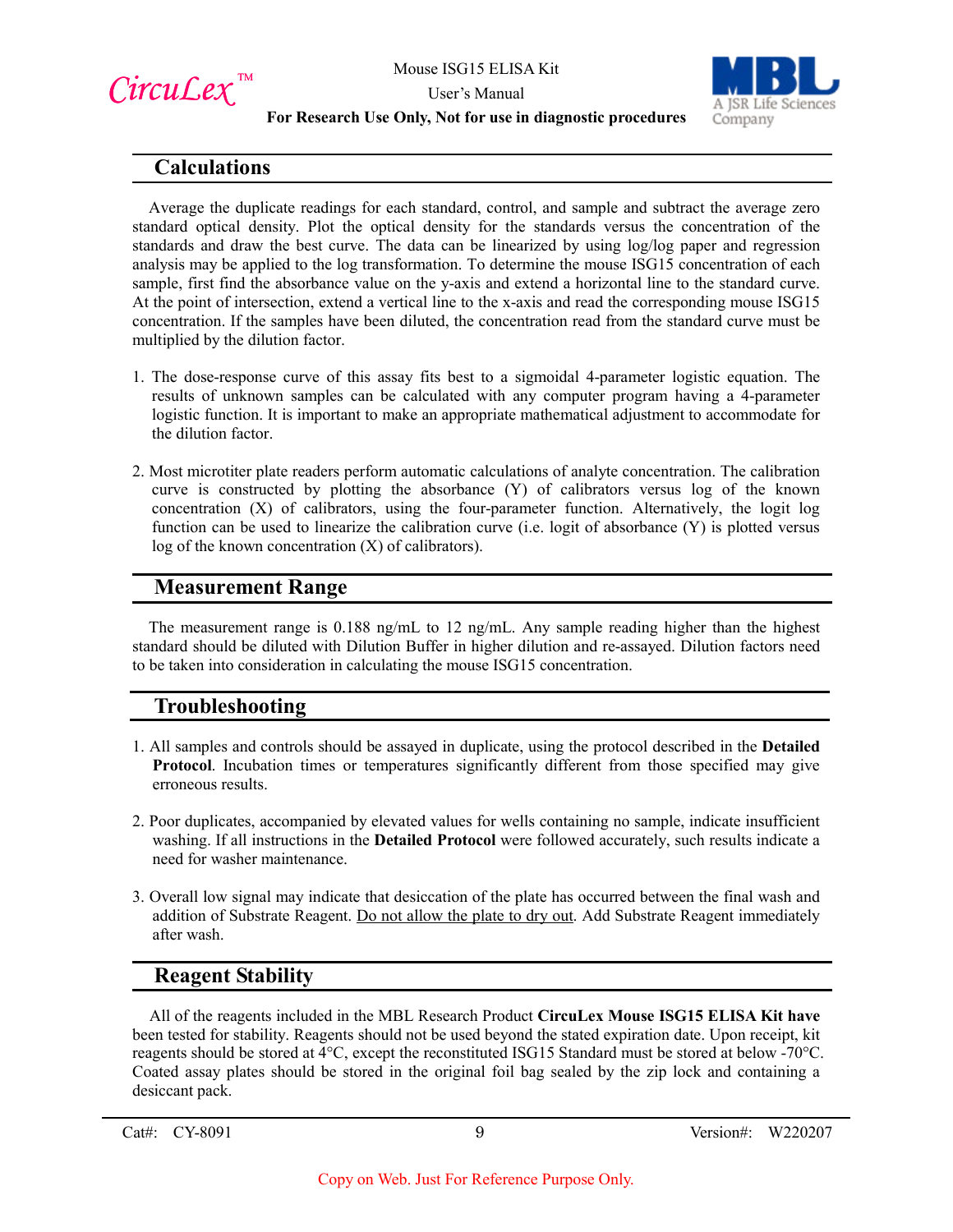$Circu$ *Lex*™

User's Manual



**For Research Use Only, Not for use in diagnostic procedures**

## **Assay Characteristics**

#### **1. Sensitivity**

The limit of detection (defined as such a concentration of mouse ISG15 giving absorbance higher than mean absorbance of blank\* plus three standard deviations of the absorbance of blank: A blank + 3SD blank) is better than 48.3 pg/ml of sample.

\* Dilution Buffer was pipetted into blank wells.

#### Typical Standard Curve

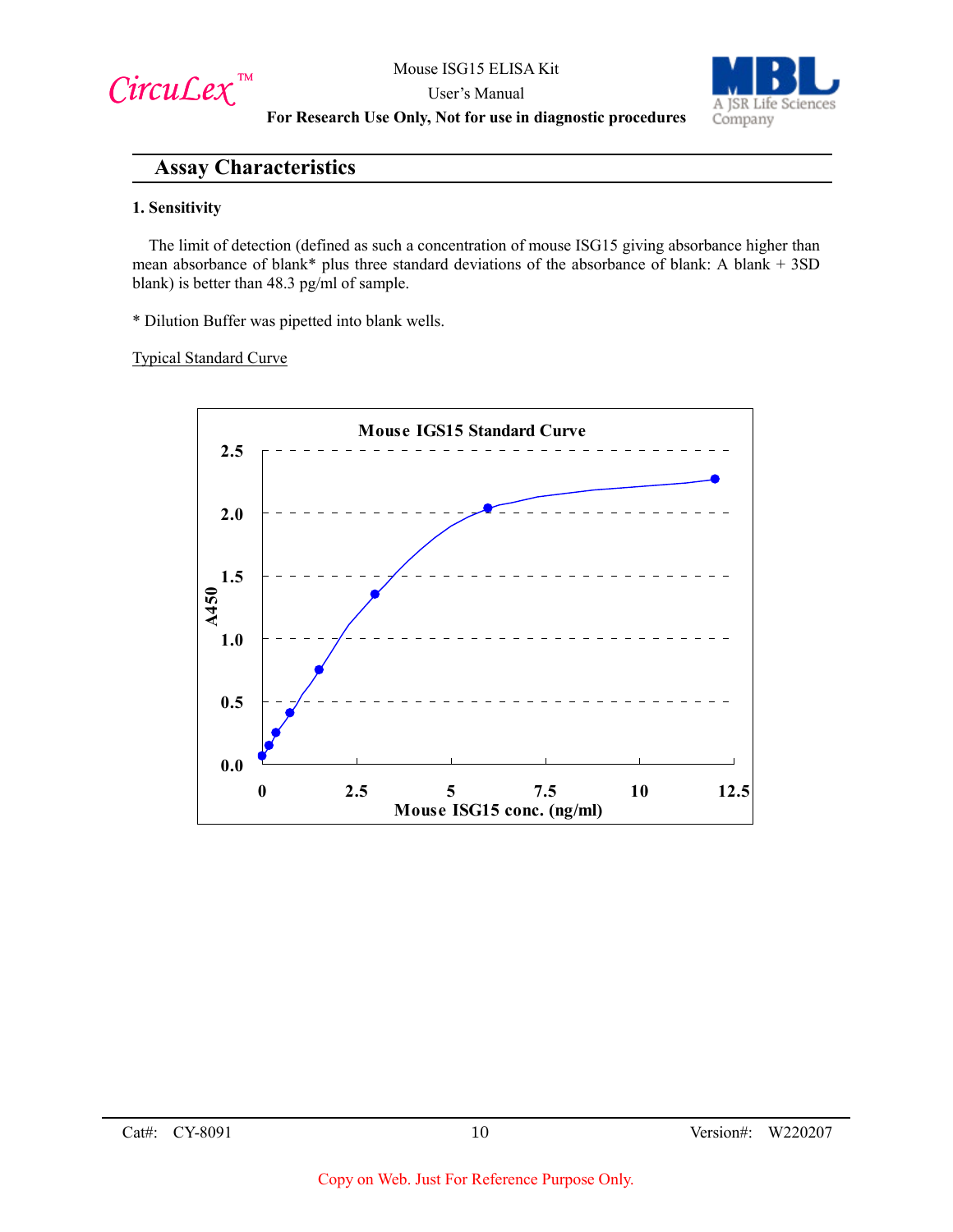

User's Manual



## **For Research Use Only, Not for use in diagnostic procedures**

#### **2. Precision**

Intra-assay Precision (Precision within an assay)

Three samples of known concentration were tested sixteen times on one plate to assess intra-assay precision.

• Intra-assay (Within-Run, n=16) CV=2.6-3.9 %

|                |          | Mouse ISG15 conc. (ng/mL) |          |  |
|----------------|----------|---------------------------|----------|--|
|                | Sample 1 | Sample 2                  | Sample 3 |  |
|                | 0.73     | 2.50                      | 2.83     |  |
| $\overline{c}$ | 0.77     | 2.46                      | 2.98     |  |
| 3              | 0.72     | 2.39                      | 3.01     |  |
| 4              | 0.70     | 2.39                      | 3.06     |  |
| 5              | 0.71     | 2.29                      | 2.93     |  |
| 6              | 0.73     | 2.40                      | 3.06     |  |
| $\overline{7}$ | 0.70     | 2.43                      | 2.98     |  |
| 8              | 0.69     | 2.31                      | 3.12     |  |
| 9              | 0.76     | 2.42                      | 3.03     |  |
| 10             | 0.78     | 2.40                      | 3.19     |  |
| 11             | 0.72     | 2.34                      | 3.11     |  |
| 12             | 0.74     | 2.30                      | 3.12     |  |
| 13             | 0.70     | 2.33                      | 3.00     |  |
| 14             | 0.72     | 2.45                      | 3.01     |  |
| 15             | 0.72     | 2.37                      | 3.07     |  |
| 16             | 0.68     | 2.35                      | 3.25     |  |
| MAX.           | 0.78     | 2.50                      | 3.25     |  |
| MIN.           | 0.68     | 2.29                      | 2.83     |  |
| <b>MEAN</b>    | 0.72     | 2.38                      | 3.05     |  |
| S.D.           | 0.03     | 0.06                      | 0.10     |  |
| C.V.           | 3.9%     | 2.6%                      | $3.3\%$  |  |

Inter-assay Precision (Precision between assays)

Three samples of known concentration were tested in five separate assays to assess inter-assay precision.

|      | Mouse ISG15 conc. (ng/mL) |          |          |  |
|------|---------------------------|----------|----------|--|
|      | Sample 1                  | Sample 2 | Sample 3 |  |
|      | 1.84                      | 3.49     | 8.80     |  |
| 2    | 1.59                      | 3.19     | 7.69     |  |
| 3    | 1.59                      | 3.04     | 7.56     |  |
| 4    | 1.78                      | 3.21     | 8.30     |  |
| 5    | 1.56                      | 3.21     | 7.86     |  |
| MAX. | 1.84                      | 3.49     | 8.80     |  |
| MIN. | 1.56                      | 3.04     | 7.56     |  |
| MEAN | 1.67                      | 3.23     | 8.04     |  |
| S.D. | 0.13                      | 0.16     | 0.50     |  |
| C.V. | $7.7\%$                   | 5.0%     | 6.3%     |  |
|      |                           |          |          |  |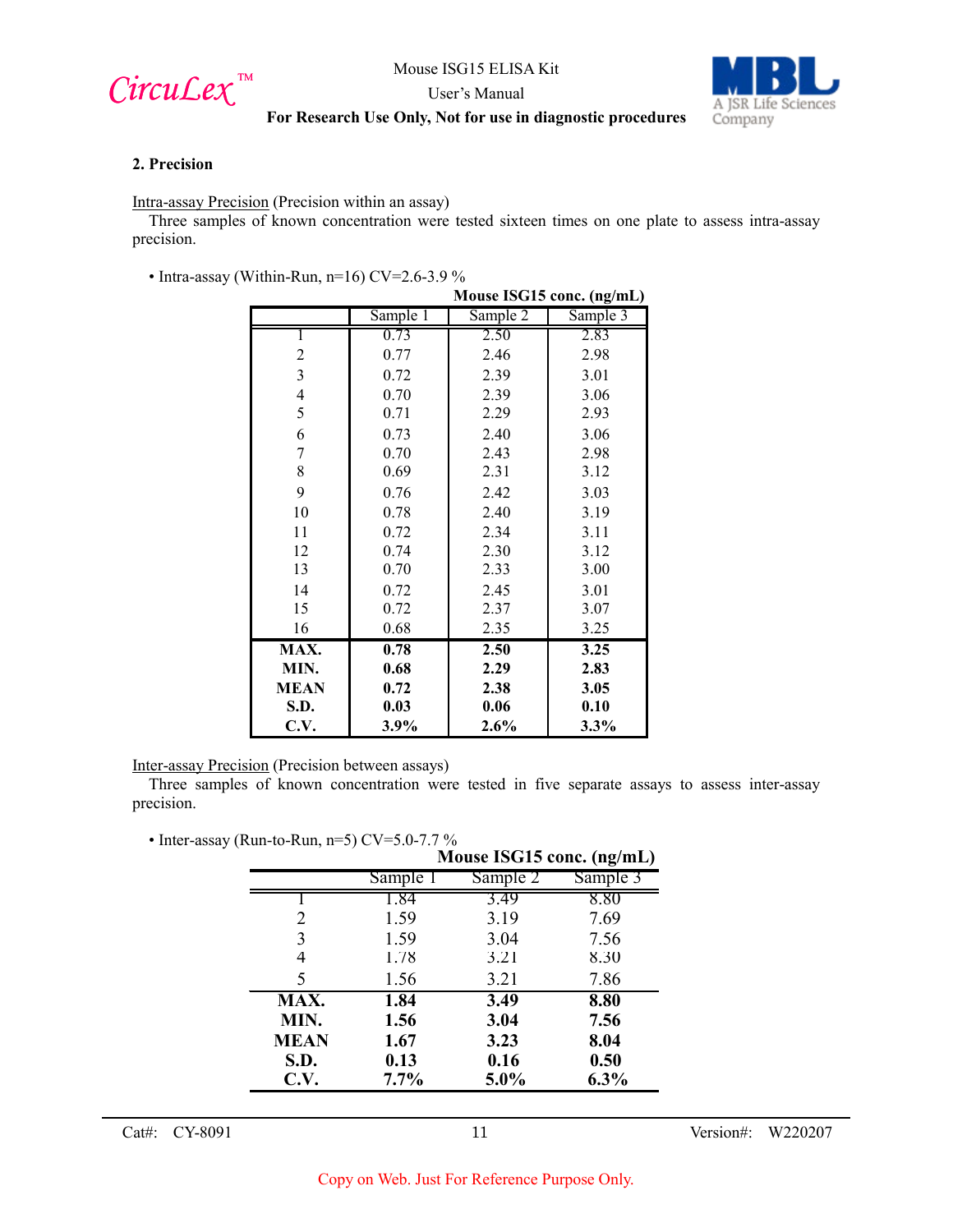$Circu$ *Lex*™

Mouse ISG15 ELISA Kit User's Manual **For Research Use Only, Not for use in diagnostic procedures**



# **3. Linearity**

To assess the linearity of the assay, samples containing and/or spiked with high concentrations of mouse ISG15 were serially diluted with the Dilution Buffer to produce samples with values within the dynamic range of the assay.

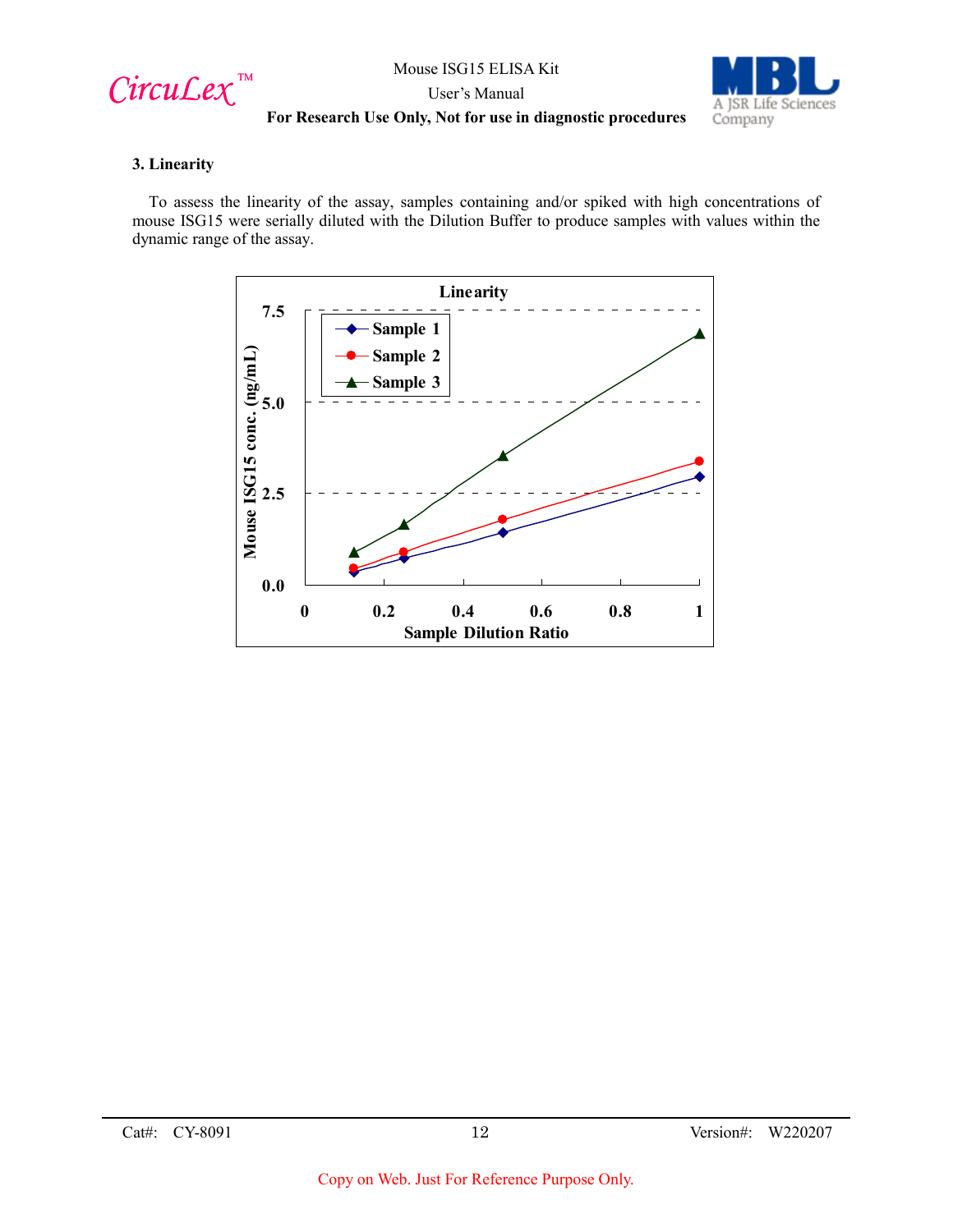



User's Manual **For Research Use Only, Not for use in diagnostic procedures**

## **Example of Test Results**

Fig.1 Concentrations of total mouse ISG15 in cell lysates of three mouse cell lines after IFNα-treatment for 24 hours



Fig.2 Concentrations of unconjugated (free form) mouse ISG15 in Balb/3T3 culture supernatant after IFNα-treatment for indicated times

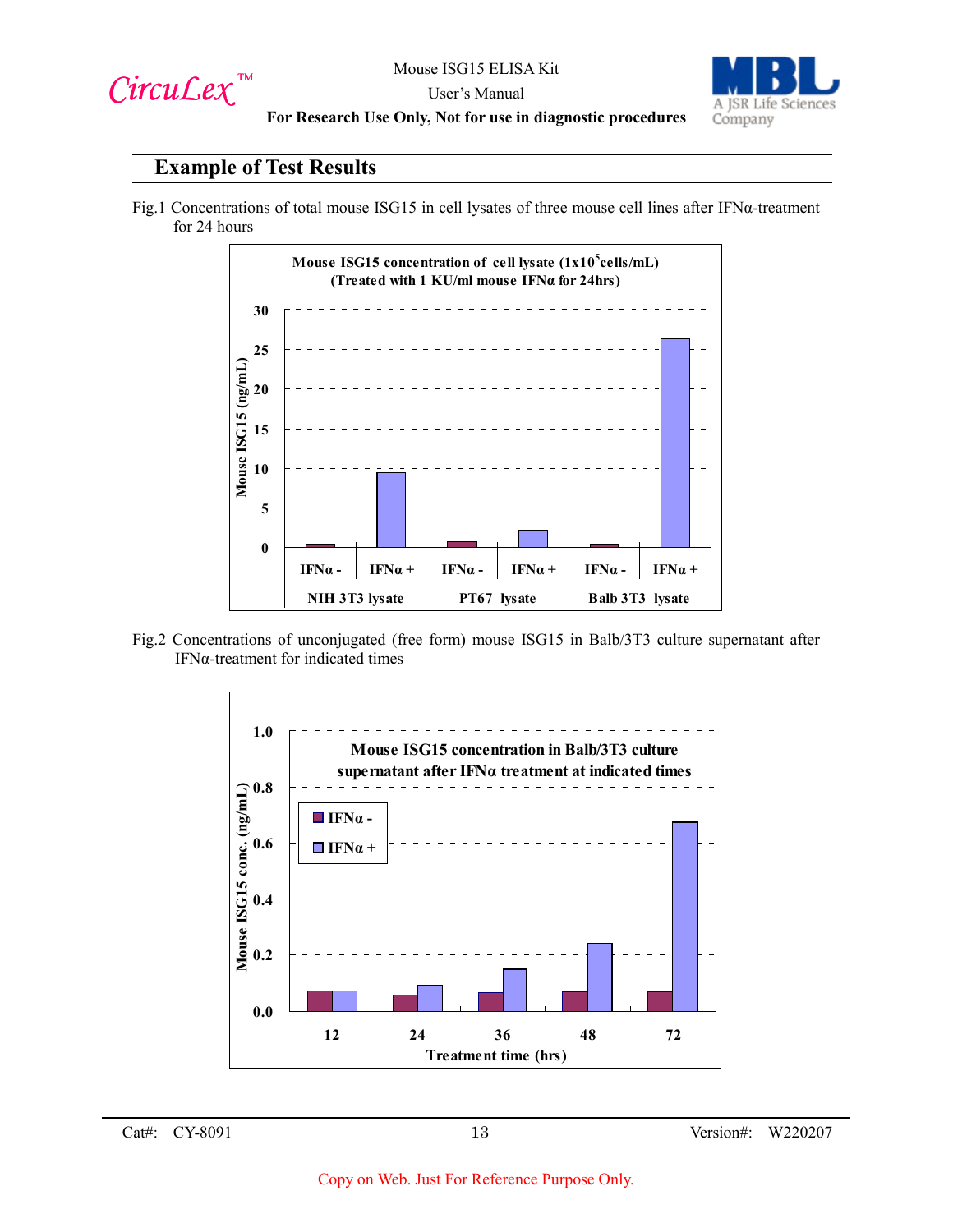



Fig.3 Time course of mouse ISG15 induction in Balb/3T3 cell lysate by IFNα-treatment



Fig.4 IFNα-dose dependent induction of mouse ISG15 in cell lysate of Balb/3T3 cultured in 12-well plate for 24 hours

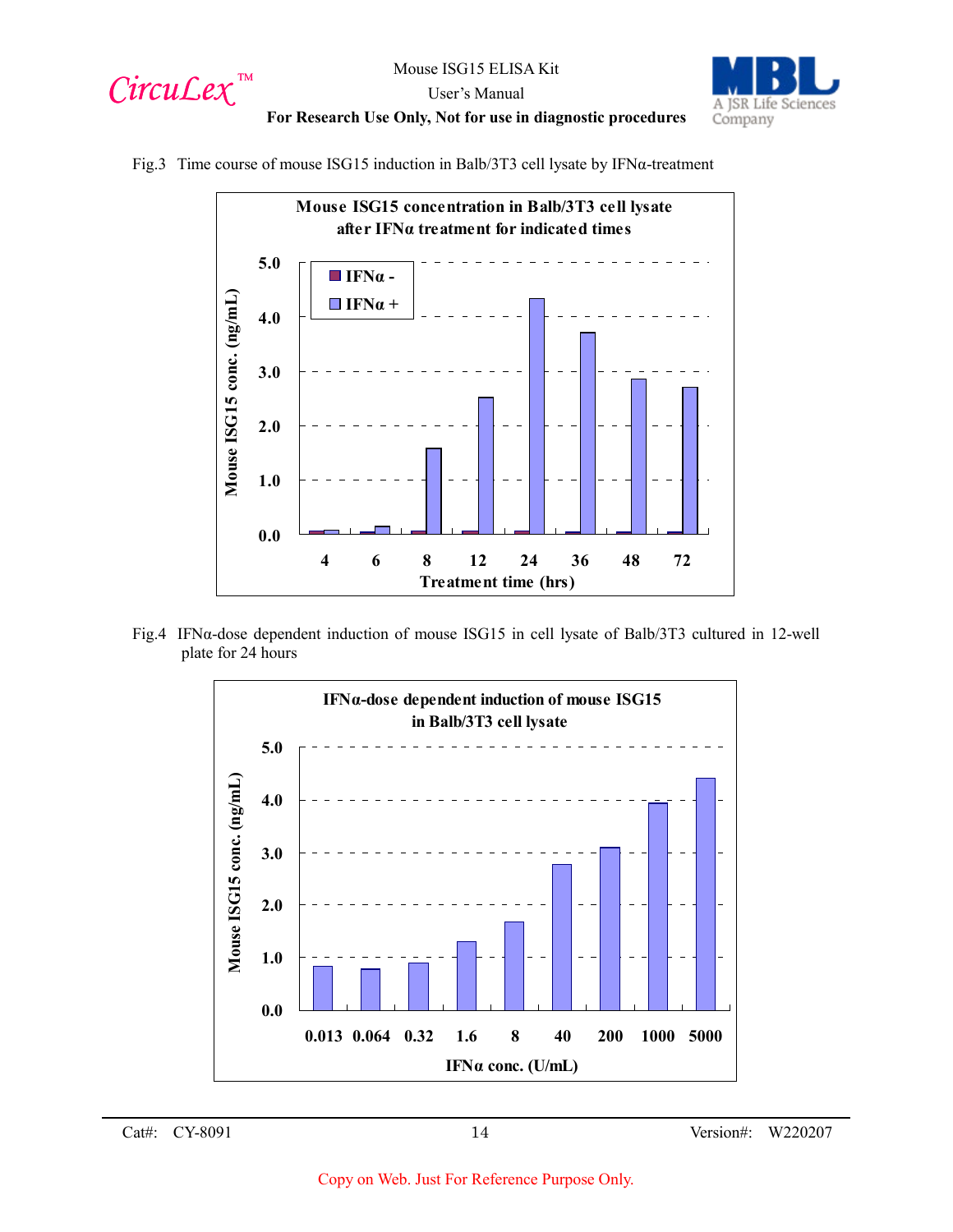



## User's Manual **For Research Use Only, Not for use in diagnostic procedures**

Fig.5 IFNα-dose dependent induction of mouse ISG15 in cell lysate of Balb/3T3 cultured in 96-well plate for 24 hours